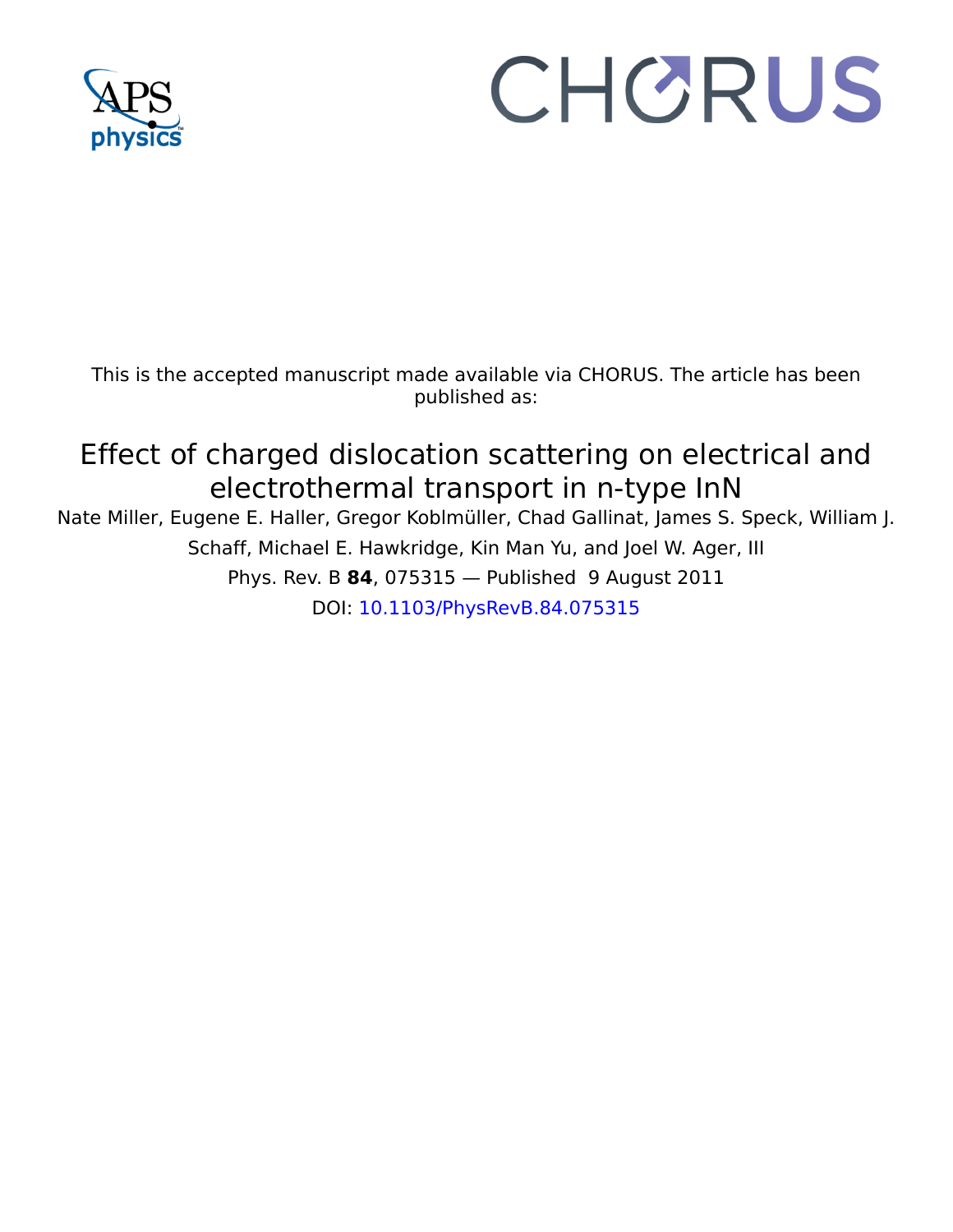# Effect of charged dislocation scattering on electrical and electrothermal transport in n-type InN

Nate Miller and Eugene E. Haller

*Materials Sciences Division, Lawrence Berkeley National Laboratory, Berkeley, CA, USA and Dept. of Materials Science and Engineering, University of California - Berkeley, Berkeley, CA, USA*

Gregor Koblmüller

*Physik Department and Walter Schottky Institut, Technische Universitt Mnchen, Am Coulombwall 3, D-85748 Garching, Germany*

Chad Gallinat and James S. Speck *Materials Department, University of California, Santa Barbara, CA, USA*

William J. Schaff

*Dept. of Electrical and Computer Engineering, Cornell University, Ithaca, NY, USA*

Michael E. Hawkridge, Kin Man Yu, and Joel W. Ager III<sup>∗</sup>

*Materials Sciences Division, Lawrence Berkeley National Laboratory, Berkeley, CA, USA*

(Dated: July 19, 2011)

Dept. of Electrical and Computer Engineering, Corneal Onteresting,<br>Michael E. Hawkridge, Kin Man Yu, and Joel W. *i*<br>detrials *Sciences Division, Lawrence Berkeley National Laboratory,*<br>(Dated: July 19, 2011)<br>perature dep  $\label{eq:2.1} \begin{array}{ll} \text{Depth} \quad & \text{William J. Sebaff} \\ \text{Dept. of Electrical and Computer Engineering, Cornell University, Bheza, NY, USA} \\ \text{Michael L. Hawkridge, Kian Mian Jlu, and Jood W. Age III}\\ \text{Materials Sciences Dnsións, Lausense Reesley Natanon Lash, Rieskog, Retskey, CA, USA \\ \text{Dadel-ialy 13}, 20111 \\ \text{Interpendicular did the relevant cluster and inedl effect uncertainty mechanism, are used to quantify. This group is not a clear that the model of the data, and the model of the data, and the data, and the data, the data, the data, the data, the data, the data, the data, the data, the data, the data$ Temperature dependent thermopower and Hall effect measurements, combined with model calculations including all of the relevant elastic and inelastic scattering mechanisms, are used to quantify the role of charged line defects on electron transport in n-type InN films grown by molecular beam epitaxy. Films with electron concentrations between  $4 \times 10^{17}$  to  $5 \times 10^{19}$  cm<sup>-3</sup> were investigated. Charged point and line defect scattering produce qualitatively different temperature dependences of the thermopower and mobility, allowing their relative contribution to the scattering to be evaluated using charge neutrality at the measured electron concentration. Both charge state possibilities for the dislocations, that is, positively charged (donors) or negatively charged (acceptors), were considered. The 100-300 K temperature dependence of the mobility and the 200-320 K temperature dependence of the thermopower can be modeled well with either assumption. The dislocation density was independently measured by plan-view and cross-sectional transmission electron microscopy and corresponds well with the values obtained from transport modeling.

PACS numbers: 72.20.-i, 73.61.Ey, 73.50.Lw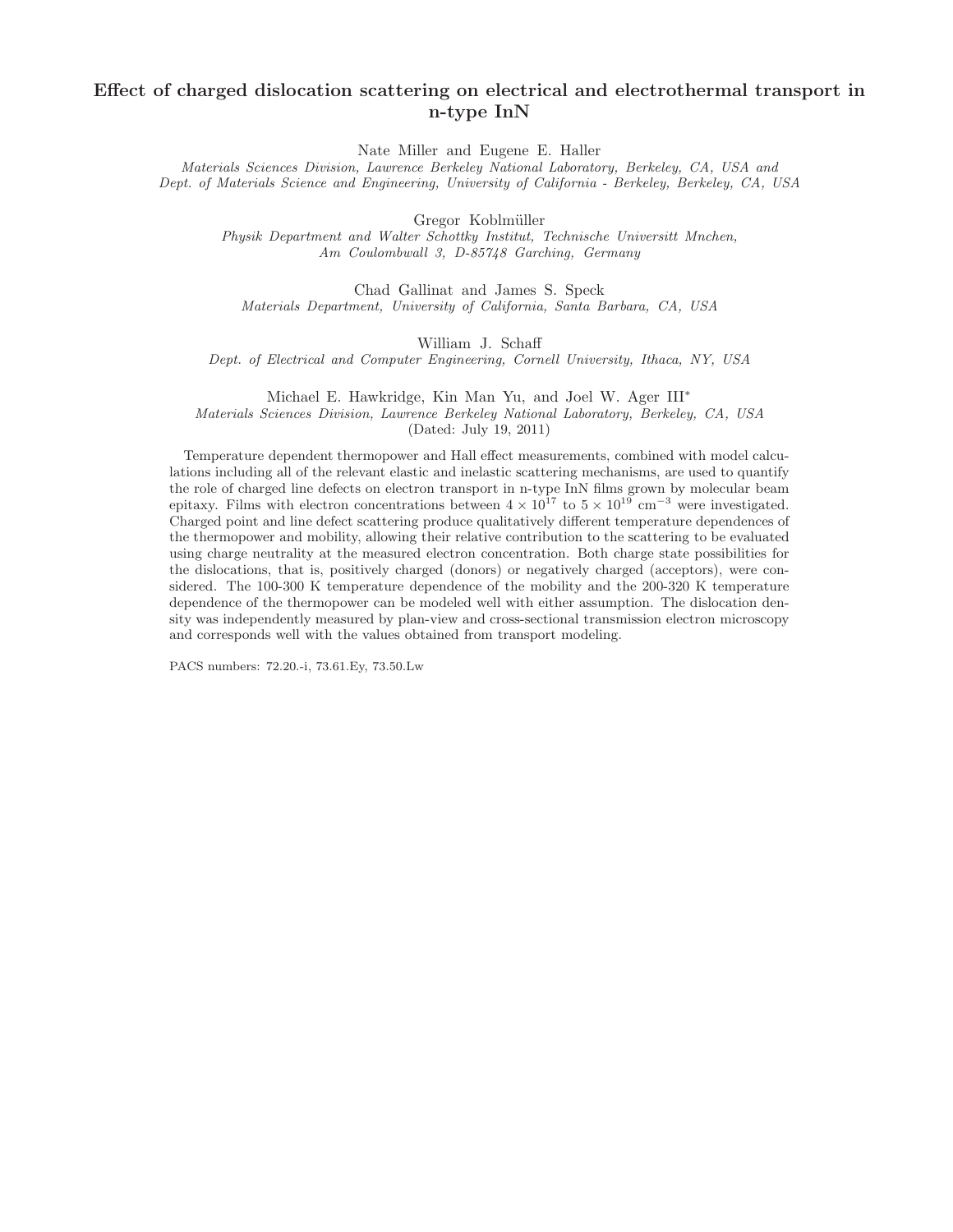## I. INTRODUCTION

InN has a narrow band gap of close to 0.65 eV and a small electron effective mass.<sup>1,2</sup> The estimated LO-phonon limited room temperature mobility is predicted to be in excess of 10,000 cm<sup>2</sup> V<sup>-1</sup> s<sup>-1</sup>,<sup>3,4</sup> which would be of interest for high speed device applications.<sup>5</sup> There have been concerted efforts using molecular beam epitaxy (MBE), metalorganic vapor phase epitaxy (MOVPE), and other growth methods to produce high quality InN thin films.<sup>6</sup> However, the low electron concentrations, < 10<sup>16</sup> cm<sup>−3</sup>, which would be required to produce high mobility material have not been achieved. To date, the lowest reported electron concentrations n for InN thin films are in the low  $10^{17}$  cm<sup>-3</sup> range with mobilities approaching  $2500 \text{ cm}^2 \text{ V}^{-1} \text{ s}^{-1}$ .<sup>7</sup>

There is considerable discussion in the literature about the source of the unintentional background electron concentration. Some studies have found a correlation between the electron concentration  $n$  and impurity concentrations, most notably hydrogen and oxygen.7–9 While it might appear surprising that hydrogen can be a donor in InN, this assignment is well-supported by first principles calculations.10,11 Other studies have found that dislocations function as donors and are the source of at least some of the electrons.  $^{12-14}$ 

There is also an active discussion of what is mobility limiting in these films: ionized impurities (singly or multiply charged) and/or ionized line defects such as dislocations. Because InN growth is exclusively heteroepitaxial, usually on GaN, threading dislocation (TD) densities in InN are very high, typically in the range of  $10^9 - 10^{11}$  cm<sup>-2</sup>.<sup>15-17</sup> It is clear at least qualitatively that dislocations play a role in limiting electron transport in n-type InN. For example, studies of non-radiative recombination<sup>18</sup> and of electron transport (mobility)<sup>14,19,20</sup> have found deleterious effects which are attributed to charged dislocations.

It is well established that charged dislocations affect mobility in the related III-nitride compound, GaN.<sup>21</sup> In GaN films, there is considerable experimental evidence from electron holography<sup>22,23</sup> and scanning probe microscopy<sup>24–27</sup> that dislocations are negatively charged, consistent with acceptor behavior. At high densities, the dislocations scatter carriers, reducing the mobility.<sup>21</sup> Following the analogy with GaN, some studies have investigated the effect of charged dislocations on electron mobility in InN, assuming them to be acceptors.<sup>28–30</sup> However, the experimental studies mentioned above,<sup>12–14</sup> and a recent *ab-initio* calculation<sup>31</sup> provide evidence that dislocations in InN can be donors.

Here we present an experimental electrothermal transport study of InN thin films. In addition to measuring  $n$ and  $\mu(T)$  via the Hall effect, as is standard, we also measured the thermopower (Seebeck coefficient S) and find that this additional measurement provides considerable discernment as to the details of the electron scattering. We also calculated  $\mu(T)$  and  $S(T)$  by solving the Boltzmann transport equation incorporating all the relevant scattering mechanisms including charged dislocations. Under the assumption of charge neutrality, we fit the transport data using the dislocation density as the main adjustable parameter. Both cases mentioned above regarding the charge state, positive or negative, are considered. The dislocation density we extract from the transport modeling is in good agreement with values obtained by transmission electron microscopy.

#### II. EXPERIMENTAL

Films grown by molecular beam epitaxy (MBE) were used in this study, as this technique has achieved the lowest electron concentrations and highest 300 K mobilities in InN films to date. InN thin film samples grown at Cornell University and at the University of California - Santa Barbara (UCSB) were used for this work. The Cornell samples were grown on c-sapphire substrates using AlN nucleation and GaN buffer layers.<sup>32,33</sup> The UCSB samples were grown by plasma assisted MBE (PAMBE) on semi-insulating GaN commercial templates using ∼100 nm thick undoped GaN buffer layers.<sup>34,35</sup> In all films, the GaN and other buffer layers were sufficiently insulating to have negligible contributions to the electrical and thermopower measurements.

Hall effect measurements were measured as a function of temperature from 10-300 K using a 3000 Gauss magnet and contacts placed in the van der Pauw configuration. Thermopower measurements were performed from 180 K to 340 K using a system which has been described previously.<sup>36,37</sup> The measurements were performed on a large sample set with n ranging from  $4 \times 10^{17}$  to  $5 \times 10^{19}$  cm<sup>-3</sup>. InN is degenerate within this electron concentration range and little change of  $n$  with temperature was observed. A summary of the Hall effect and Seebeck coefficients for these films is shown in Table I. The composition and thickness of the films were determined by Rutherford backscattering spectrometry (RBS). Scanning electron microscopy was used to measure the thickness of thicker films. Detailed transmission electron microscopy (TEM) measurements were performed on three of the films in the study. Dislocation densities were determined using two-beam conditions and the invisibility criterion in both plan-view and cross sectional geometries.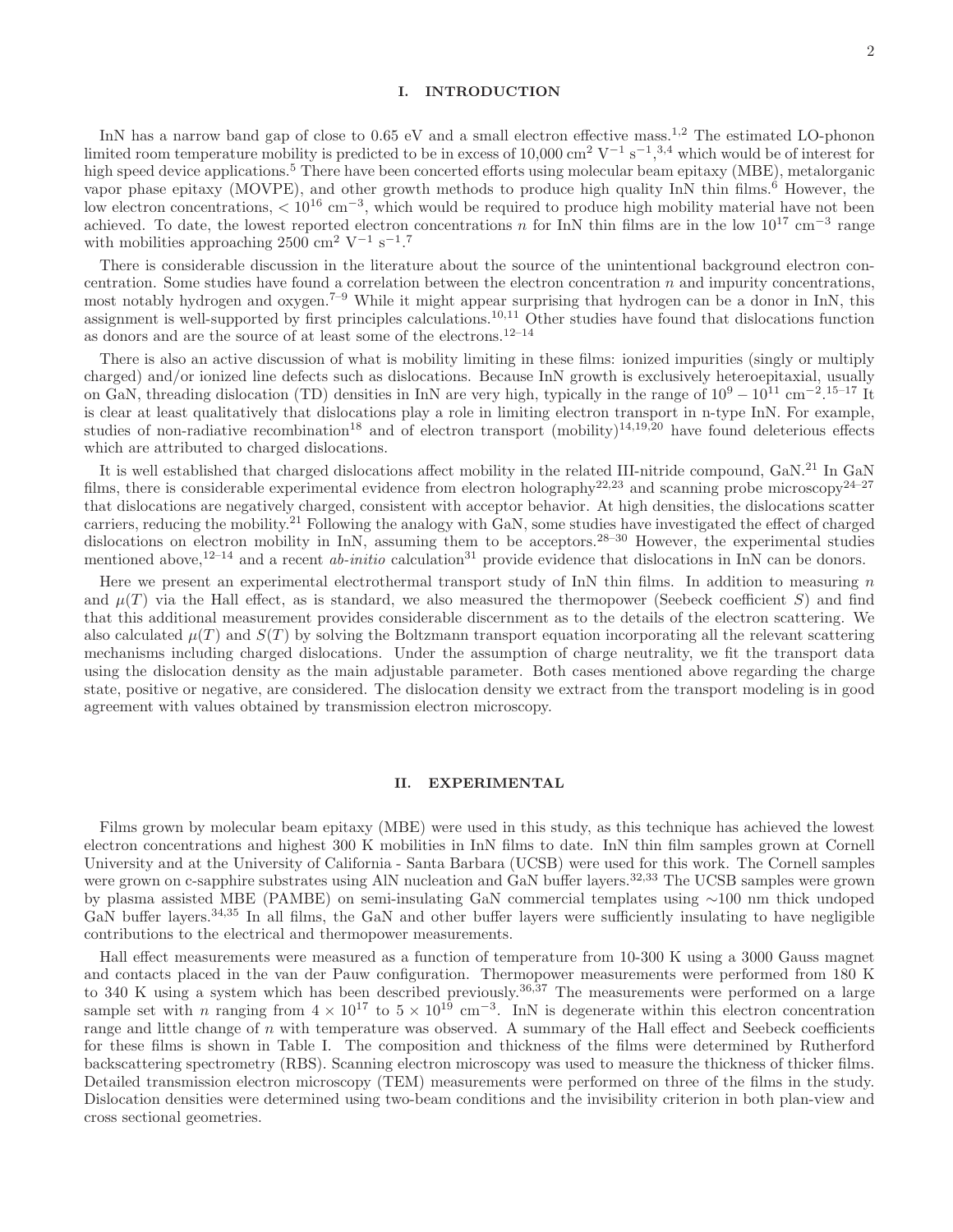| Sample       | $d$ (nm) | $n \, (cm^{-3})$   | $\mu$ (cm <sup>2</sup> /Vs) | $S(\mu V/K)$ |
|--------------|----------|--------------------|-----------------------------|--------------|
| A (GS1360)   | 128      | $6 \times 10^{18}$ | 364                         | -86          |
| B (100907AC) | 1000     | $9 \times 10^{17}$ | 654                         | $-194$       |
| C(GS2060)    | 12160    | $4\times10^{17}$   | 1191                        | $-227$       |

TABLE I. Experimentally measured film thickness d, electron concentration n, mobility  $\mu$ , and Seebeck coefficient S for the three films examined in detail in this study. The transport data are for room temperature.

# III. THEORY

The mobility  $\mu$  and Seebeck coefficient S were calculated by solving the Boltzmann transport equation using Rode's iterative method.38,39 An overview of the approach will be given here; further details are in the Appendix. The standard carrier scattering mechanisms for polar semiconductors were included in the calculations but only ionized impurity, line charge (due to dislocations), and LO phonon scattering made significant contributions to the overall scattering over the experimental temperature range.

The choice of the band edge effective mass merits discussion. Many measurements of the band edge effective masses for wurtzite InN are in the range of  $0.05-0.08m_0$ ,<sup>2,40–42</sup> although there are reports of higher values.<sup>43–45</sup> Here we use the value  $0.055m_0$  obtained very recently by Goiran *et al.*<sup>2</sup> using electron cyclotron resonance although we note that initial calculations using higher values of the effective mass produced very similar results. The other parameters used in the calculation are listed in Table II. We note that our approach calculates the drift mobility, whereas the Hall mobility is the measured quantity. However, we expect the Hall factor for the degenerate electron concentrations in the experimentally studied films to be very close to 1.<sup>29</sup> We also note that for the Seebeck coefficient calculations, we did not include phonon drag effects as we do not expect to observe them in the experimental temperature range.

TABLE II. Summary of physical parameters and constants for wurtzite InN used in the transport calculations. Values are taken from Ref. 46 unless noted otherwise.

| Bandgap (eV)                                                                    |                     |
|---------------------------------------------------------------------------------|---------------------|
| Band edge electron effective mass, $m_{e,\circ}^*/m_{\circ}$                    | $0.055^b$           |
| LO phonon energy $(meV)$                                                        | 73                  |
| Static dielectric constant, $\varepsilon_S/\varepsilon_o$                       | 10.3 <sup>c</sup>   |
| High frequency dielectric constant, $\varepsilon_{\infty}/\varepsilon_{\infty}$ | 6.7                 |
| Volume deformation potential $(eV)$                                             | 3.6                 |
| Acoustic phonon velocity, longitudinal $\langle$ cm/s $\rangle$                 | $5.2 \times 10^5$   |
| Acoustic phonon velocity, transverse (cm/s)                                     | $1.2 \times 10^{5}$ |
| Piezoelectric constant, $e_{14}$ (C/m <sup>2</sup> )                            | 0.375               |
| $c$ lattice constant (nm)                                                       | $0.57038^d$         |
| $a$ From Ref. 47                                                                |                     |
| $b$ From Ref. 2                                                                 |                     |
| $\degree$ From Ref. 42                                                          |                     |
| $d$ From Ref 48                                                                 |                     |

It is interesting to compare the energy dependence of the lifetime  $\tau$  for ionized impurity (ii) and charged dislocation (dis) scattering in the context of the form used for the relaxation time approximation  $\tau = \tau_0(\frac{\varepsilon}{k_B T})^r$  where  $\varepsilon$  is the electron energy,  $k_B$  is Boltzmann's constant, and T is the temperature. For non-degenerate electron concentrations  $r = +3/2$  for both mechanisms, which is the textbook result for ii scattering.<sup>49</sup> However, at the degenerate electron concentrations found in InN films, the power dependence of the scattering for the different mechanisms is altered. This is illustrated in Fig. 1 for an electron concentration of  $4 \times 10^{17}$  cm<sup>-3</sup>, corresponding to the low end of the films evaluated experimentally in this study. The relationship between  $\tau$  and  $\varepsilon$  is no longer a strict power law, but, more importantly, the slope, which can be considered an effective value of  $r$  is always steeper for dislocation scattering. The difference becomes even more pronounced with strong screening at higher electron concentrations.

Insight into how the balance of charged dislocations vs. ionized point impurities will affect the thermopower can be gained from the form for S in the relaxation time approximation (i.e., ignoring LO phonon scattering, which is an inelastic mechanism) in the non-degenerate limit:

$$
S_{\text{non-degen}} = -\frac{k_B}{|e|} \left( r + \frac{5}{2} - \frac{\zeta}{k_B T} \right),\tag{1}
$$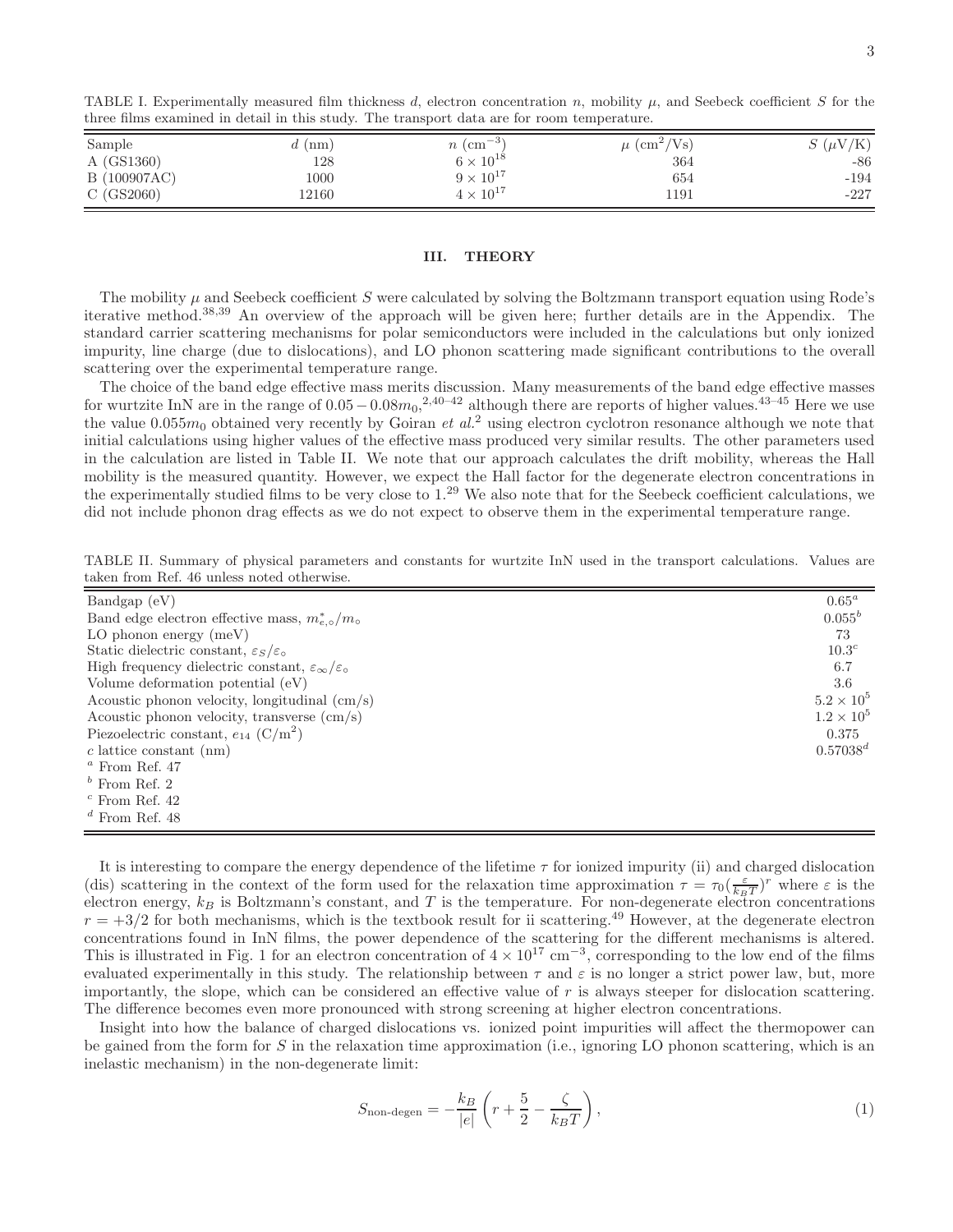

FIG. 1. Comparison of momentum relaxation times  $\tau = \nu^{-1}$  for ionized impurity (ii) and charged dislocation (dis) scattering as a function of electron energy  $\varepsilon$  for an electron concentration of  $4 \times 10^{17}$  cm<sup>-3</sup> and a dislocation density of  $1 \times 10^9$  cm<sup>-2</sup>. Under these conditions, the Fermi level at 300 K is 11 meV. At higher energies, the relationship is approximately a power law with  $r = 1.1$  for ii and 1.4 for dis. At lower electron energies, the scattering time becomes less dependent on electron energy, but the slope (effective value of  $r$ ) is always steeper for dis.

where e is the electron charge and  $\zeta$  is the Fermi level measured with respect to the conduction band edge (negative for the non-degenerate case). A larger value of  $r$ , as predicted for dis vs. ii scattering, would be expected to produce a larger absolute value of the Seebeck coefficient at the same electron concentration for this non-degenerate case. We show below that this is also true for the degenerate case, as well.

It is also interesting to compare the effects on the calculated thermopower and mobility produced by dislocation scattering as opposed to compensation and/or multiply charged point defects. As prior studies have shown, compensation effectively increases the strength of the ionized impurity scattering mechanism, which tends to flatten the T dependence of  $\mu$  in the direction of what is experimentally observed.<sup>46</sup> Similarly, if the point defects are multiply charged, for example with  $Z = +3$ , the strength of the ii mechanism increases as the relaxation rate scales as  $Z^{2.50}$ However, as shown in Fig. 2, the effect on the thermopower is much less pronounced, because, as discussed above, the effective r of the dominant scattering mechanism is not changed.



FIG. 2. Calculated thermopower (a) and mobility (b) for  $n = 4 \times 10^{17}$  cm<sup>-3</sup> for uncompensated InN (Z = +1) and for the case of compensation or multiply charged donors  $Z = +3$ . Assuming that all electrons come from triply charged donors is equivalent<br>to assuming a compensation ratio  $N_A/N_D$  of 0.5; i.e.  $N_A = 4 \times 10^{17}$  cm<sup>-3</sup> and  $N_D = 8 \times 10^{17}$ 

In their treatment of negatively charged dislocations in GaN, Look and Sizelove assumed the charge to be distributed continuously along the line at a rate of 1 charge per c lattice constant distance.<sup>21</sup> Subsequent work on GaN has produced estimates in the range of 0.3-1 e per c lattice constant, depending on the type of dislocation and type (nor p-) of GaN.<sup>23,25,51</sup> For InN, prior work has assumed 1 charge per monolayer along threading dislocations.<sup>13,28</sup> Here we will assume the same value, noting that this assumption does not change the dislocation scattering mechanism but just the dislocation densities we will extract from our analysis. If the dislocations are singly charged and positive (donors), the following charge neutrality relation is in effect:

$$
n + N_A = N_D + N_{\text{dis}}/c,\tag{2}
$$

where c is the lattice constant in the c-direction along the dislocation line, and  $N_D$  and  $N_A$  are the donor and acceptor concentrations and  $N_{\text{dis}}$  is the charged dislocation density. If the dislocations are acceptors,  $N_{\text{dis}}$  will appear of the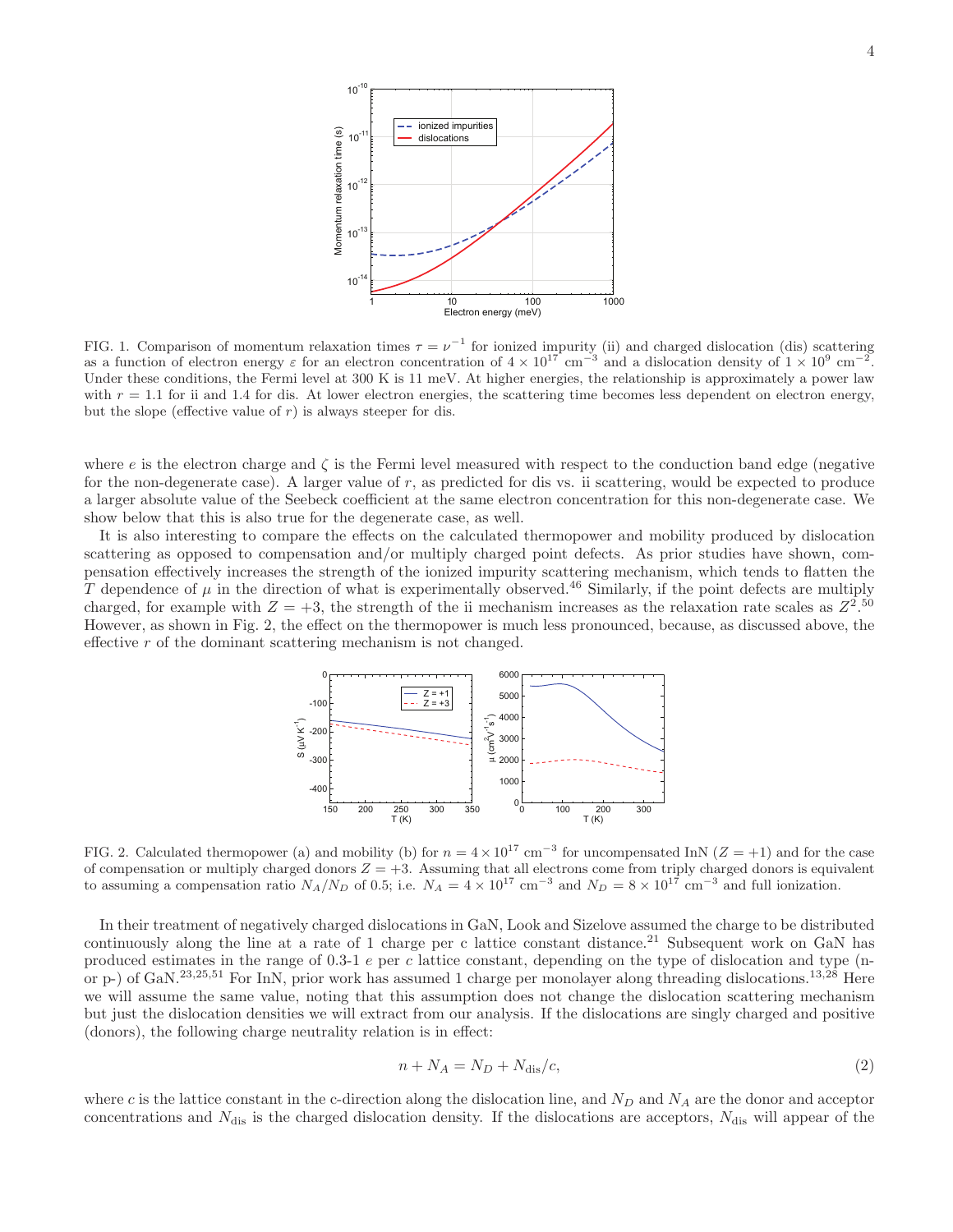left hand side of the Eq. 2. Finally, per the discussion above, we will assume that  $N_A \ll N_D$  and full ionization of all donors (due to the degenerate nature of the film). Thus with a given value of n, we can vary  $N_{\text{dis}}$  to fit the experimental transport data, obtaining  $N_D$  from the charge neutrality relation, Eq. 2.

The predicted effect of dislocation scattering on mobility is dramatic. The calculated mobility of InN at room temperature as a function of dislocation density  $N_{dis}$  is shown in Fig. 3 for several values of the electron concentration n. Donor and acceptor-like dislocations were considered; the predicted mobility is slightly lower for acceptor dislocations because a higher concentration of ionized point defects is required to maintain charge neutrality. A dislocation density threshold exists, below which the mobility is invariant to changes in  $N_{\text{dis}}$  and above which the mobility sharply declines with increasing  $N_{\text{dis}}$ . The critical threshold depends on the electron concentration and varies from ~ 10<sup>8</sup>-10<sup>10</sup> cm<sup>-2</sup> for the range of n considered here, taking on a larger value for higher electron concentrations. This is because a greater density of mobile charges is more effective at screening the charged dislocations, thereby minimizing their deleterious effects until there are more of them. This figure also shows that the typical range of  $N_{\text{dis}}$  reported in the literature is high enough to affect the mobility, especially for films with  $n < 10^{18}$  cm<sup>-3</sup>.



FIG. 3. Calculated dependence of mobility on dislocation density for three different values of electron concentration,  $10^{17}$ - $10^{19}$ cm<sup>-3</sup> (solid lines, donor dislocations; dashed lines, acceptor dislocations). The ionized impurity concentration was determined from the charge neutrality condition in Eq. 2 (see text). The shaded region indicates the range of typical dislocation densities reported in the literature for InN.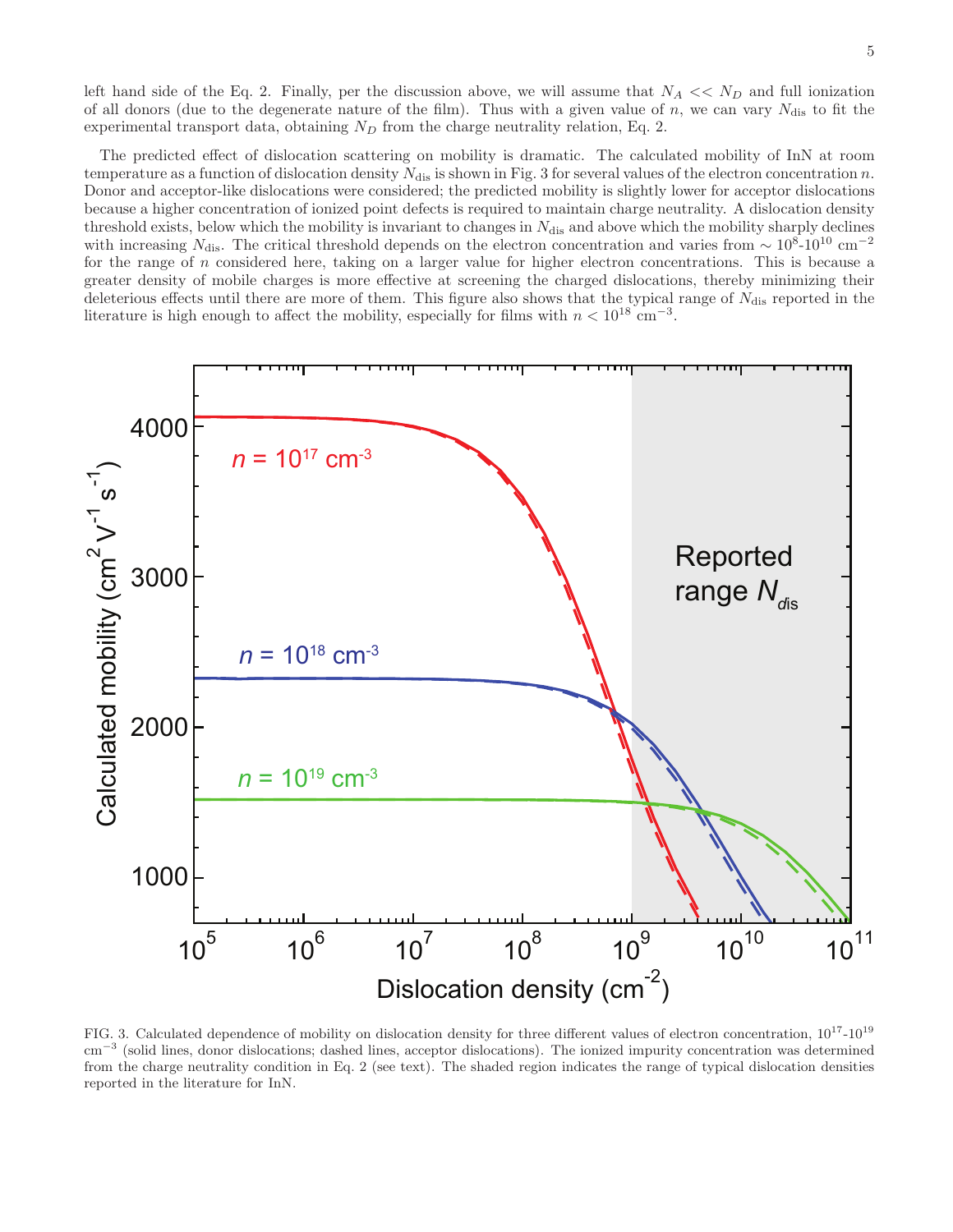### IV. RESULTS AND DISCUSSION

The measured Seebeck coefficients at 300 K are shown in Fig. 4 for 13 InN films. As expected for n-type material, the Seebeck coefficients are negative and  $|S|$  decreases with increasing n. However, for similar n, S shows considerable variance. Also shown in Fig. 4 are model calculations of S using a charged dislocation range of 0 to  $10^{12}$  cm<sup>-2</sup>. As discussed above, due to the stronger dependence of the relaxation rates on energy for charged dislocation vs. ionized impurity scattering, an increased proportion of dislocation scattering increases  $|S|$ . Nearly all of the data points can be explained using  $N_{\text{dis}} \leq 10^{11} \text{ cm}^{-2}$ .



FIG. 4. Measured values of the room temperature Seebeck coefficient as function of electron concentration  $n$  for 14 InN films with thicknesses between 128 nm and 12.2  $\mu$ m. Circles are for films grown at Cornell; squares are for films grown at UCSB. Samples used in the TEM analysis are indicated by blue symbols. Lines are calculated values for a charged dislocation density  $N_{\text{dis}}$  in the range of  $10^9$  to  $10^{11}$  cm<sup>-2</sup>. Solid lines are for donor dislocations; da

The measured Seebeck coefficient and mobility as a function of temperature for the three films selected for detailed study are shown in Fig. 5. The room temperature values are also shown in Table I. Here we see that electron mobility is nearly temperature invariant for the higher carrier concentration samples A and B and only for sample C, with carrier concentration approaching  $10^{17}$  cm<sup>-3</sup>, does the mobility change significantly with temperature, reaching a maximum value near 150 K.

The nearly temperature invariant mobility has been reported previously for InN,<sup>20</sup> but its microscopic origin had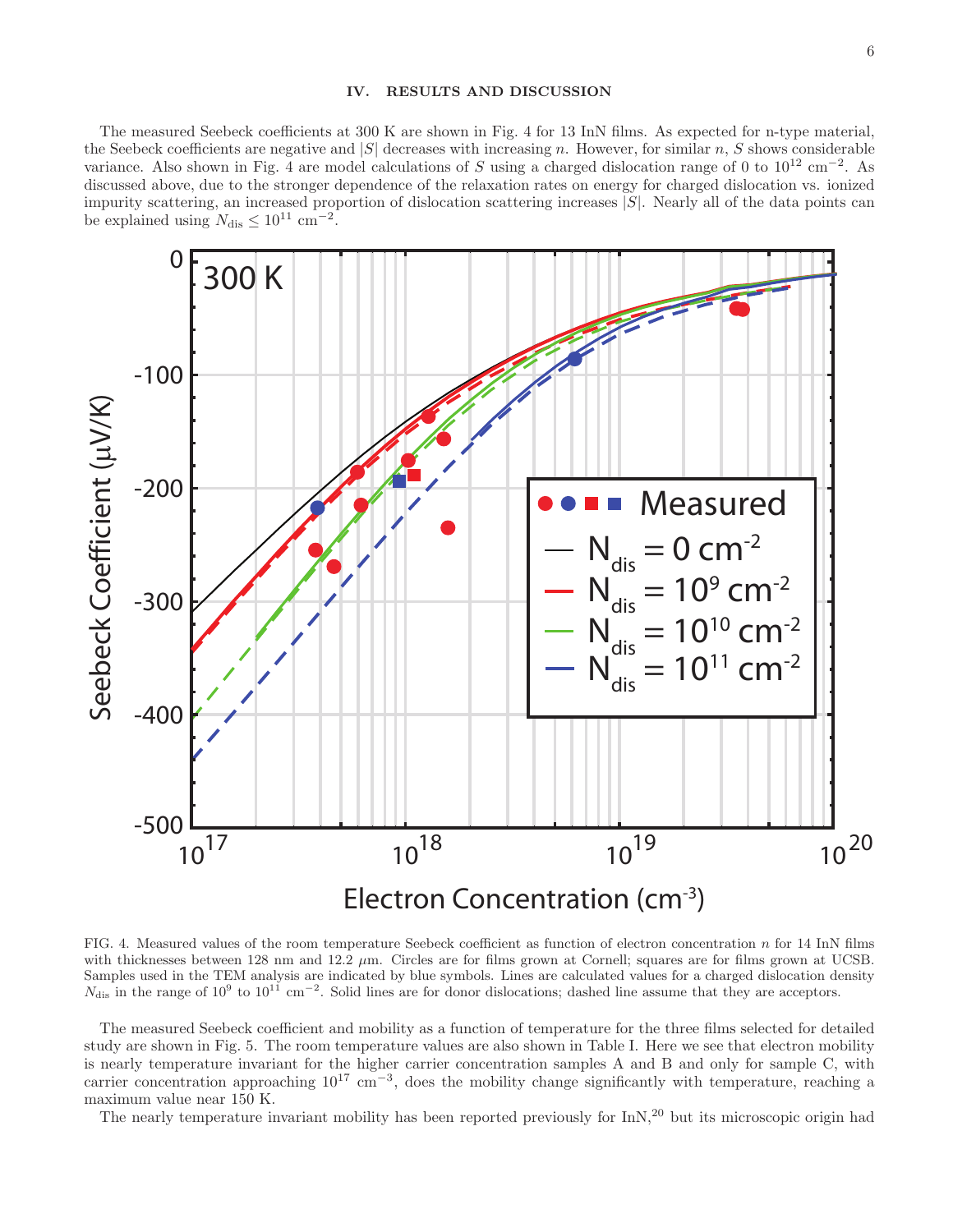

FIG. 5. Measured (points) and modeled (lines) Seebeck coefficient (a) and mobility (b) of selected samples A, B, and C as a function of temperature. Solid lines were obtained assuming that the dislocations are donors; for dashed lines, acceptor-like dislocations were assumed (see text). The dislocation densities used to obtain the best fit are shown in Table III. In (b), the thick dashed line indicates the modeled mobility for sample C (lowest n and highest  $\mu$  of the films in this study) without dislocation scattering, i.e. with  $N_D = n$ . Without charged dislocation scattering, the modeled mobility is too large and does not reproduce the observed relatively flat temperature response.

not been completely understood. Use of the standard scattering formalism for III-Vs overestimates the mobility and predicts a much stronger temperature dependence, as shown by the dashed line in Fig. 5 for sample C. However, adding the charged dislocation scattering mechanism and using  $N_{dis}$  primarily and also n, subject to the charge neutrality relation in Eq. 2, produces good agreement between the calculated and measured values of Seebeck coefficient and mobility as a function of temperature. Good fits to the experimental mobility data can be obtained for both possibilities for the charge state of the dislocations: donors or acceptors. Fits to the Seebeck coefficient are very similar for both cases, except for sample C with the lowest electron concentration. For this sample, the temperature dependence of S is in better correspondence with the experimental data assuming the dislocations are donors. The best-fit n and dislocation densities are summarized in Table III; the value of n used in the fitting and that measured with Hall effect are in good agreement.

If the dislocations are donors, it is interesting to consider what contribution this makes to the overall electron concentration in the films. The fraction of  $n$  which is predicted to come from dislocations acting as donors is also given in Table III; this fraction is between 14 and 44%. Although we do not have systematic impurity concentration data for these films, this observation could be seen to be consistent with literature reports that have reported a correlation of  $n$ with dislocation density in some films. Finally, we note that the model predicts a higher low temperature mobility for Sample C, which has the lowest electron concentration of the films in this study. It is possible in this case that there is additional scattering from random electrostatic and strain potentials, some of which might be due to a nonuniform distribution of dopants and/or dislocations.<sup>46</sup> Scattering by neutral impurities is another possibility.

TABLE III. Results of self-consistent modeling of variable temperature Hall effect and Seebeck coefficient measurements using n and  $N_{dis}$  as parameters. Fit values obtained assuming that the dislocations are donors are in the first line for each sample; values obtained assuming that the dislocations are acceptors are in the second line in parentheses. The values of n measured by Hall effect and the range of dislocation densities measured by TEM(see text) are also shown, as is the fraction of the total carriers stemming from dislocations if they are assumed to be donors.

|              |                    | $n \, (cm^{-3})$       | $N_{\rm dis}~({\rm cm}^{-2})$             |                        |                                            |
|--------------|--------------------|------------------------|-------------------------------------------|------------------------|--------------------------------------------|
| Sample       | Measured           | Model                  | Measured                                  | Model                  | fraction of <i>n</i> from $N_{\text{dis}}$ |
| A (GS1360)   | $6 \times 10^{18}$ | $6.5 \times 10^{18}$   | $\sim 1 \times 10^{11}$                   | $1.5 \times 10^{11}$   | 0.49                                       |
|              |                    | $(6.5 \times 10^{18})$ |                                           | $(1.5 \times 10^{11})$ |                                            |
| B (100907AC) | $9 \times 10^{17}$ | $8.0 \times 10^{17}$   | $2 - 5 \times 10^{10}$                    | $1.5 \times 10^{10}$   | 0.33                                       |
|              |                    | $(7.6 \times 10^{17})$ |                                           | $(1.3 \times 10^{10})$ |                                            |
| C(GS2060)    | $4 \times 10^{17}$ | $4.8 \times 10^{17}$   | $\sim 1 \times 10^9$ - $5 \times 10^{10}$ | $4.1 \times 10^{9}$    | 0.15                                       |
|              |                    | $(4.6 \times 10^{17})$ |                                           | $(3.9 \times 10^{9})$  |                                            |

The dislocation density was evaluated by TEM for comparison to the modeling results. Prior work has found that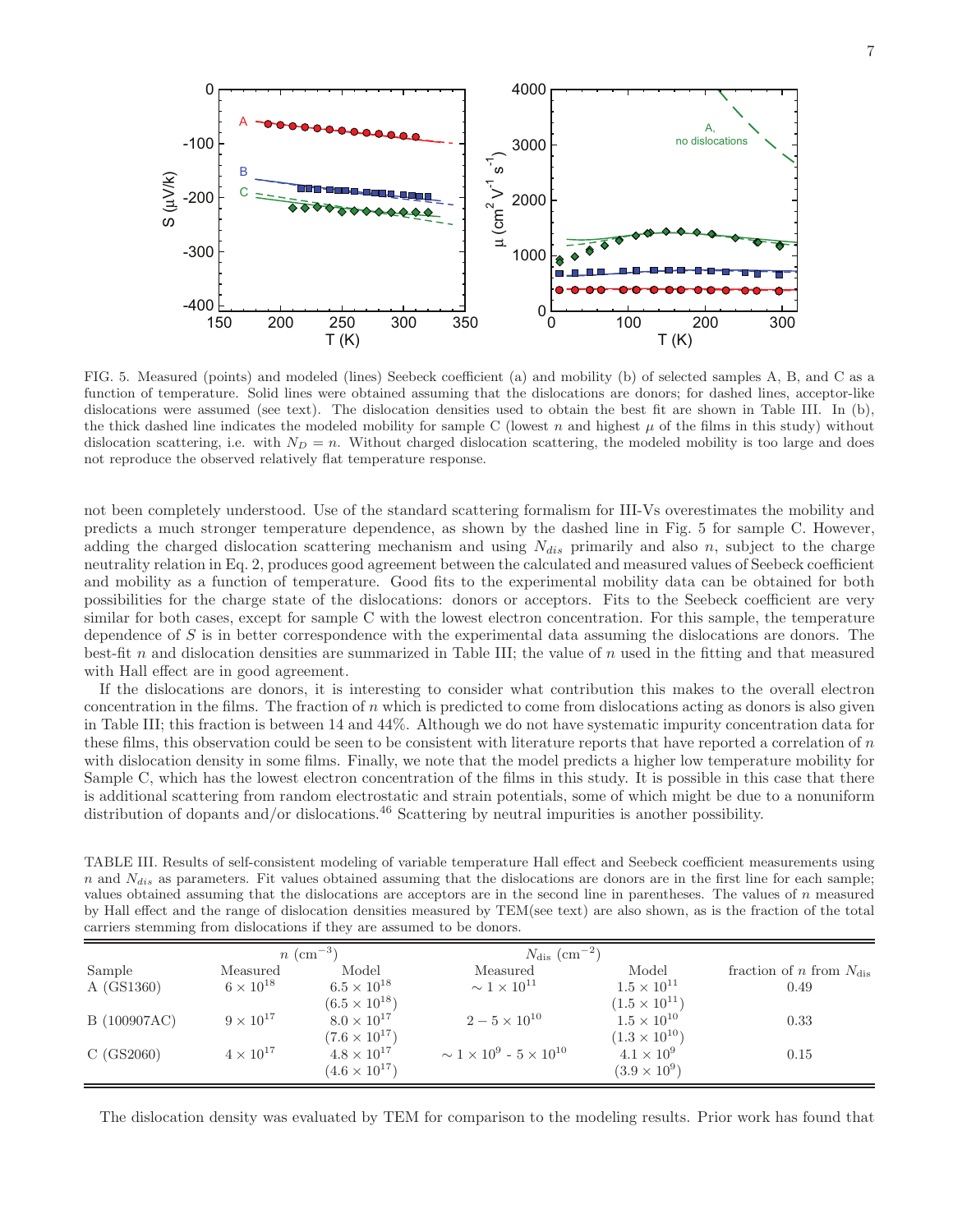the dislocation density is often nonuniform through the thickness of InN films.<sup>17</sup> Typically, the dislocation density drops rapidly within the first few hundred nanometers of the film/buffer interface before reaching a constant value. Sample A is sufficiently thin such that the dislocation density has not reached the typical asymptotic value. As shown in Fig. 6, the surface dislocation density measured in plan view is about  $10^{11}$  cm<sup>-2</sup>. This is in good agreement with the dislocation density obtained from the modeling, Table III. TEM images from sample B are shown in Fig. 7. In this case, the film is sufficiently thick,  $1 \mu m$ , so that dislocation density has a constant value throughout most of the film thickness, about  $5\times10^{10}$  cm<sup>-2</sup>. This measured value is fairly typical of high quality, metal polar, c-axis oriented, InN films grown heteroepitaxially on GaN buffers. It is on the order of but larger than the value obtained from the transport modeling; this may indicate that not all of the dislocations are ionized). Sample C (Fig. 8) is very thick,  $12.2 \mu$ m. At mid-film, the dislocation density appears similar to that of Sample B. At the film surface, the dislocation could be very low, on the order of what is derived from the transport analysis (in the  $10^9 \text{ cm}^{-2}$  range). However, the rough surface of the film (this is expected for such a thick growth) and the resultant pits which arise in the TEM foil as a result add some uncertainty to the quantitative measurement. The charged dislocation density obtained from the transport modeling is in the mid-10<sup>9</sup> cm<sup>-2</sup>. Considering that the Hall effect measurement is weighted by the square of the mobility of the carriers, which weights transport measurements towards low-dislocation-density parts of the film since high-dislocation-density parts of the film have lower mobility, the modeled value seems consistent with the range of  $N_{\text{dis}}$  obtained from the TEM analysis.



FIG. 6. Plan view TEM image of sample A. Most of the contrast in this image comes from dislocations. The dislocation density is estimated to be on the order of  $10^{11}$  cm<sup>-2</sup>.

# V. CONCLUSIONS

We have shown that the inclusion of electron scattering by charged line defects allows the weak temperature dependence of the electron mobility in InN films to be explained. Moreover, measuring both the Hall effect and Seebeck coefficient as a function of temperature and modeling the results with solutions to the Boltzmann transport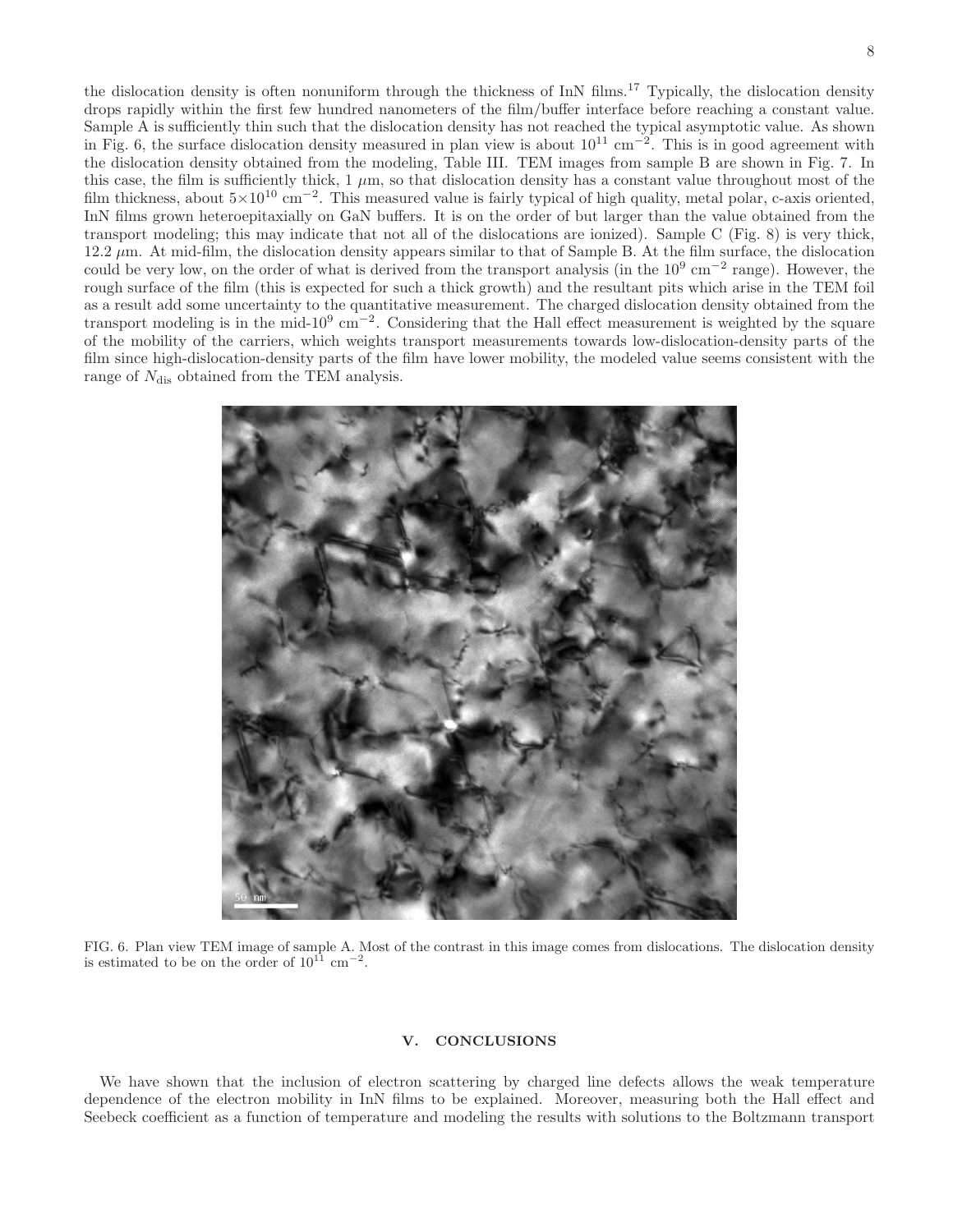

FIG. 7. Plan view (a) and cross sectional (b) TEM images of sample B. The surface dislocation density was estimated from several plan images and is  $2\times10^{10}$  cm<sup>-2</sup> The pattern of dislocations is interesting; they form in lines stitching out a patchwork of areas that are largely dislocation free. This implies that the growth began as three dimensional islands, which later coalesced requiring dislocations to accommodate the low angle grain boundaries. The dislocation types are estimated to be ∼1/3 mixed type, ∼2/3 pure edge, and <10% screw. The cross section image in (b) indicates that the dislocation density does not vary substantially through the thickness of this film. With the indicated contrast condition, the concentration of pure edge/mixed character dislocations is on the order of  $5\times10^{10}$  cm<sup>-2</sup>.

equation, we have shown that it is possible to evaluate the charged dislocation density. The values obtained from this analysis are in good correspondence with independent TEM measurements of the threading dislocation density over two orders of magnitude, providing evidence that dislocations strongly affect transport in n-type InN films. The transport measurements by themselves cannot determine whether the charged dislocations are donors or acceptors.

This work shows that in order to achieve the predicted high electron mobilities in InN, the dislocation density will need to be lowered by at least an order of magnitude from the current "state of the art" of ~ 10<sup>9</sup> cm<sup>-2</sup>. Also, if the dislocations are donors and provide one electron per unit cell, the dislocation density provides a lower limit to  $n$ ; i.e. a charged dislocation density of  $10^9 \text{ cm}^{-2}$  corresponds to an electron density of  $2 \times 10^{16} \text{ cm}^{-3}$ . Finally, the charge accumulation that would be expected to occur around charged line defects has important implications as well; it is possible that vertical conduction along threading dislocations is one reason that pn junctions in InN have been hard to produce, in spite of recent reports confirming p-type conduction in Mg-doped InN films<sup>14,52–54</sup>.

# ACKNOWLEDGMENTS

Acknowledgments. This work was performed within LBNL's Electronic Materials Program. Electron microscopy was performed at the National Center for Electron Microscopy. Both are supported by the Director, Office of Science, Office of Basic Energy Sciences, Division of Materials Sciences and Engineering, of the U.S. Department of Energy under Contract No. DE-AC02-05CH11231. N. M. was supported by a National Defense Science and Engineering Graduate (NDSEG) Fellowship, 32 CFR 168a, awarded by the Department of Defense, Air Force Office of Scientific Research.

#### Appendix A: Appendix

# 1. Momentum relaxation rates

The momentum relaxation rates  $\nu(k)$  for the different scattering mechanisms, where k is the electron momentum, can be found in many textbooks (e.g. ref. 49; we used the forms provided by Rode<sup>39</sup>). Of relevance here are the differences between scattering by point charges and line charges. For scattering by line charges (dislocations) we used the form adapted by Look and Sizelove<sup>21</sup> for calculating the effect of dislocations on mobility in GaN. This form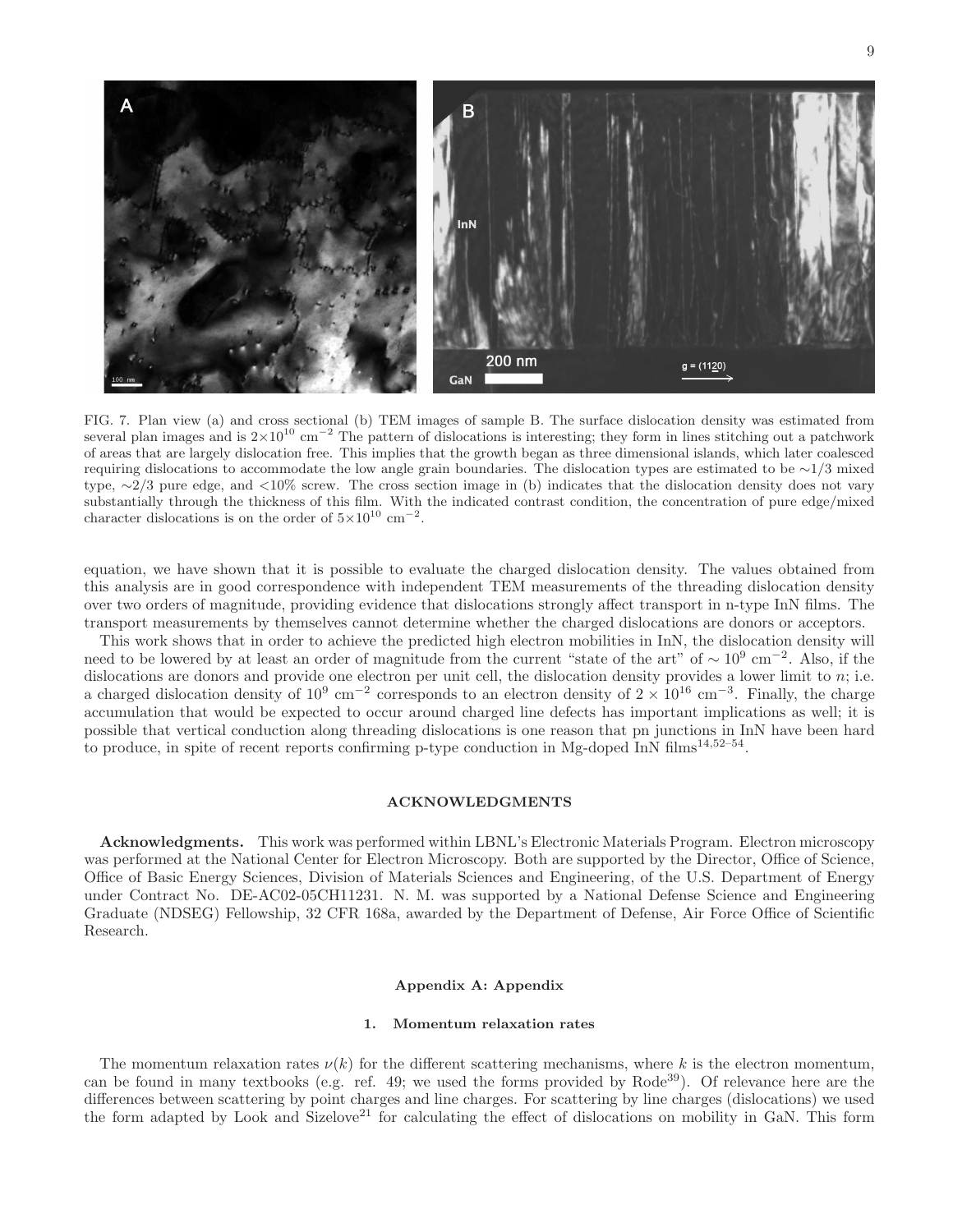

FIG. 8. Surface plan view (a) and mid film plan view (b) TEM images of sample C. Dislocation density at surface, averaged from several images appears to be as low as  $1\times10^9$  cm<sup>-2</sup> although the roughness of the films and the pits which form in the foil as a result add some uncertainty to this determination. The mid-layer dislocation density determined from the image in (b) and several other images is about  $5 \times 10^{10}$  cm<sup>-2</sup>, similar to the values found throughout Sample B. However, in contrast to Sample B, the dislocations do not appear to be distributed along grain boundaries.

for the scattering rate was first developed by  $Pödör<sup>55</sup>$  based on a potential for electron scattering from screened line charges derived by Bonch-Bruevich and Glasko.<sup>56</sup> It is

$$
\nu_{\rm dis}(k) = \frac{N_{\rm dis} m_e^* e^4}{\hbar^3 \varepsilon_S^2 c^2} \left( \beta^4 \left( 1 + \frac{4k^2}{\beta^2} \right)^{3/2} \right)^{-1} \tag{A1}
$$

where  $m_e^*$  is the (k-dependent, see below) electron effective mass,  $\varepsilon_S$  is the static dielectric constant, c is the lattice constant, and  $\beta$  is the inverse screening length

$$
\beta^2 = \frac{e^2}{\varepsilon_S k_\text{B} T} \int \left(\frac{k}{\pi}\right)^2 f_\text{o}(1 - f_\text{o}) dk \tag{A2}
$$

where  $f_{\circ}$  is the Fermi-Dirac equilibrium distribution function. In the degenerate and non-degenerate limits,  $\beta$  is the inverse Debye length and inverse Thomas-Fermi screening length, respectively. The electron scattering rate for both point and line defects does not depend on the charge state  $(+ \text{ or } -)$  of the defect.

# 2. Conduction band dispersion

In Eq. A1 and in all other relaxation rate calculations which involve the electron effective mass, we accounted for its energy dependence due to the non-parabolic conduction band of InN using the two band  $\mathbf{k} \cdot \mathbf{p}$  in the limit of negligible spin orbit splitting  $\Delta$  to calculate the conduction band dispersion<sup>39,57</sup>:

$$
\varepsilon(k) = \frac{\hbar^2 k^2}{2m_\text{o}} + \frac{\varepsilon_g(\alpha - 1)}{2} \tag{A3}
$$

where  $\alpha$  is defined

$$
\alpha^2(k) = 1 + \frac{2\hbar^2 k^2}{m_\circ \varepsilon_g} \left(\frac{m_\circ}{m_{e,\circ}^*} - 1\right) \tag{A4}
$$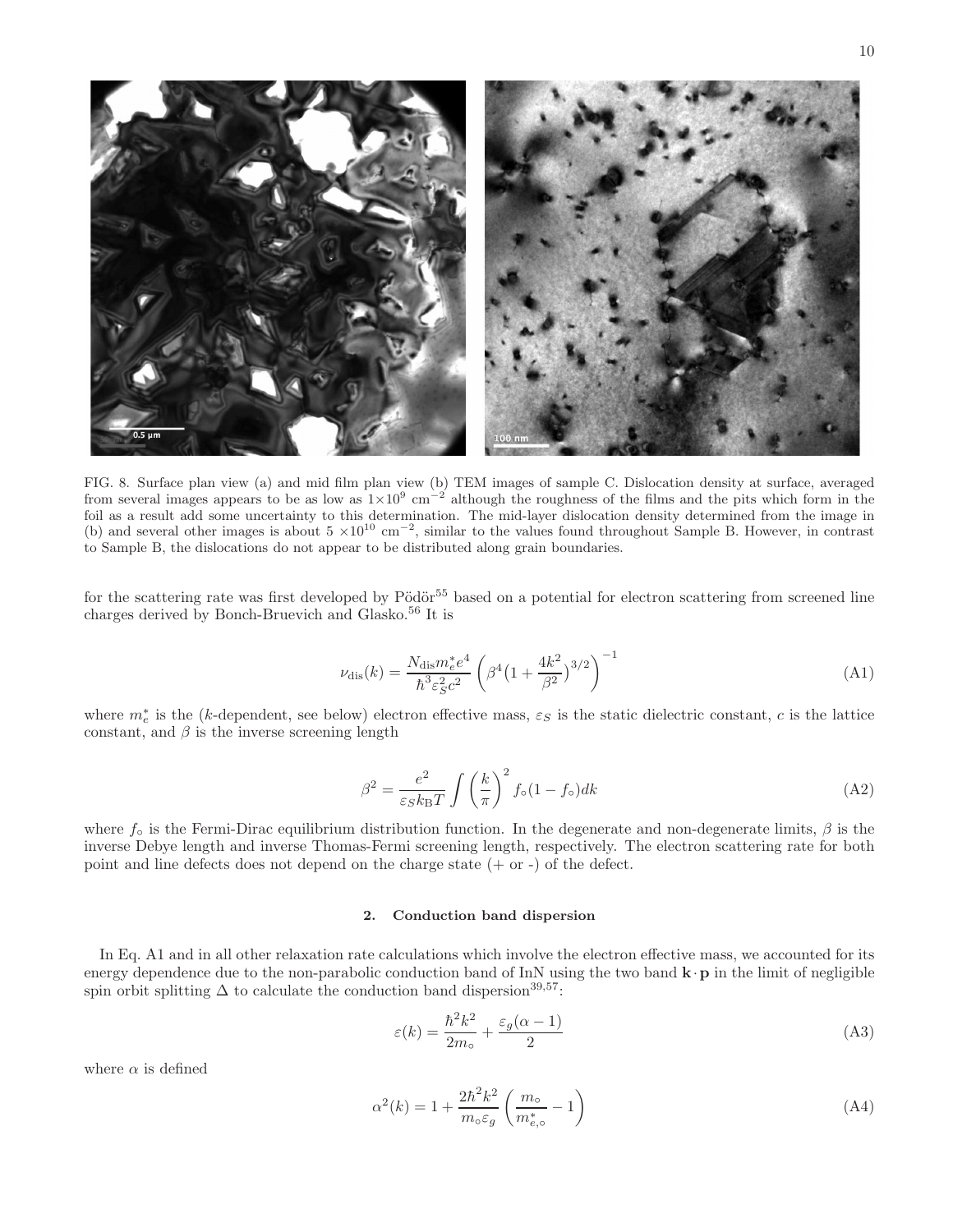and  $\varepsilon_g$  is the band gap. Using Eq. A3 with the electron momentum at the Fermi level  $k_F$  yields an effective mass range of 0.056 $m_o$  ( $n = 4 \times 10^{17}$  cm<sup>-3</sup>,  $k_F = 0.13$  nm<sup>-1</sup>) to  $0.12m_o$  ( $n = 5 \times 10^{19}$  cm<sup>-3</sup>,  $k_F = 1.1$  nm<sup>-1</sup>) with a band edge effective mass  $m_{e,\circ}^* = 0.055 m_\circ$  ( $k_F = 0 \text{ nm}^{-1}$ ).

#### 3. Boltzmann transport equation

Our modeling is based on solving the linearized Boltzmann transport equation

$$
f(\mathbf{k}) = f_{\circ}(k) + xg(k),\tag{A5}
$$

where  $f(\mathbf{k})$  is the total momentum distribution function,  $k = |\mathbf{k}|$ , x is the cosine of the angle between the small driving force (electric field or temperature gradient in our case), and  $g(k)$  is the perturbation part of the distribution.<sup>39,49</sup> In the relaxation time approximation and when the driving force is an electrical field F

$$
g(k) = -\frac{eF}{\hbar \nu_{el}} \frac{\partial f_{\circ}}{\partial k},\tag{A6}
$$

where  $\nu_{el}$  is the sum of the elastic relaxation scattering rates, the most relevant of which for this analysis, ionized impurity and charged dislocation scattering, are described above. Addition of LO phonon scattering, an inelastic process, requires an iterative procedure to determine  $g^{(38,39)}$  Once  $g(k)$  is determined, the drift mobility  $\mu$  is calculated by integrating over  $k$ :

$$
\mu = \frac{\hbar}{3} \frac{\int k^3 \frac{g(k)}{F m_e^*} dk}{\int k^2 f_\circ dk}.
$$
\n(A7)

While the use of the Rode method for calculating drift mobility is well-documented in the literature, use of this method to calculate thermopower is less-well developed.<sup>58</sup> It is a two step procedure. First, the current density J is calculated in the presence of a temperature gradient  $\frac{\partial T}{\partial z}$ . The driving force is different than for the calculation of the mobility; this is most easily seen in the form obtained for  $g$  in the relaxation time approximation for a nondegenerate parabolic band:

$$
g(k) = \frac{-v(k)}{\nu_{el}} \frac{\partial f_{\circ}}{\partial z},\tag{A8}
$$

where  $v(k)$  is the electron velocity  $k/m_e^*$  and  $\partial f_\circ/\partial z$  is

$$
\frac{\partial f_{\circ}}{\partial z} = f_{\circ}(1 - f_{\circ}) \left( \frac{\varepsilon(k)}{k_{B}T} - \frac{\int k^{2} f_{\circ}(1 - f_{\circ}) \frac{\varepsilon(k)}{k_{B}T} dk}{\int k^{2} f_{\circ}(1 - f_{\circ}) dk} \right) \frac{1}{T} \frac{\partial T}{\partial z}.
$$
\n(A9)

Again, an iterative procedure is required to obtain g when inelastic scattering is considered. An integral over  $k$  is used to obtain  $J$  (this is essentially the Peltier current):

$$
J = \frac{\hbar e}{3\pi^2} \int k^3 \frac{g(k)}{m_e^*} dk.
$$
\n(A10)

Finally, the Seebeck coefficient  $S$  is given by

$$
S = -\left(\frac{\partial \varepsilon_F}{\partial z}/e + \frac{J}{\sigma}\right) / \frac{\partial T}{\partial z},\tag{A11}
$$

where the appearance of the electrical conductivity  $\sigma = en\mu$  implies that the drift mobility also needs to be calculated using the procedure described above. The first term in A11 with the temperature gradient divided out is

$$
\frac{k_B}{e} \left( \frac{\int k^2 f_\circ (1 - f_\circ) \frac{\varepsilon(k)}{k_B T} dk}{\int k^2 f_\circ (1 - f_\circ) dk} - \frac{\zeta}{k_B T} \right). \tag{A12}
$$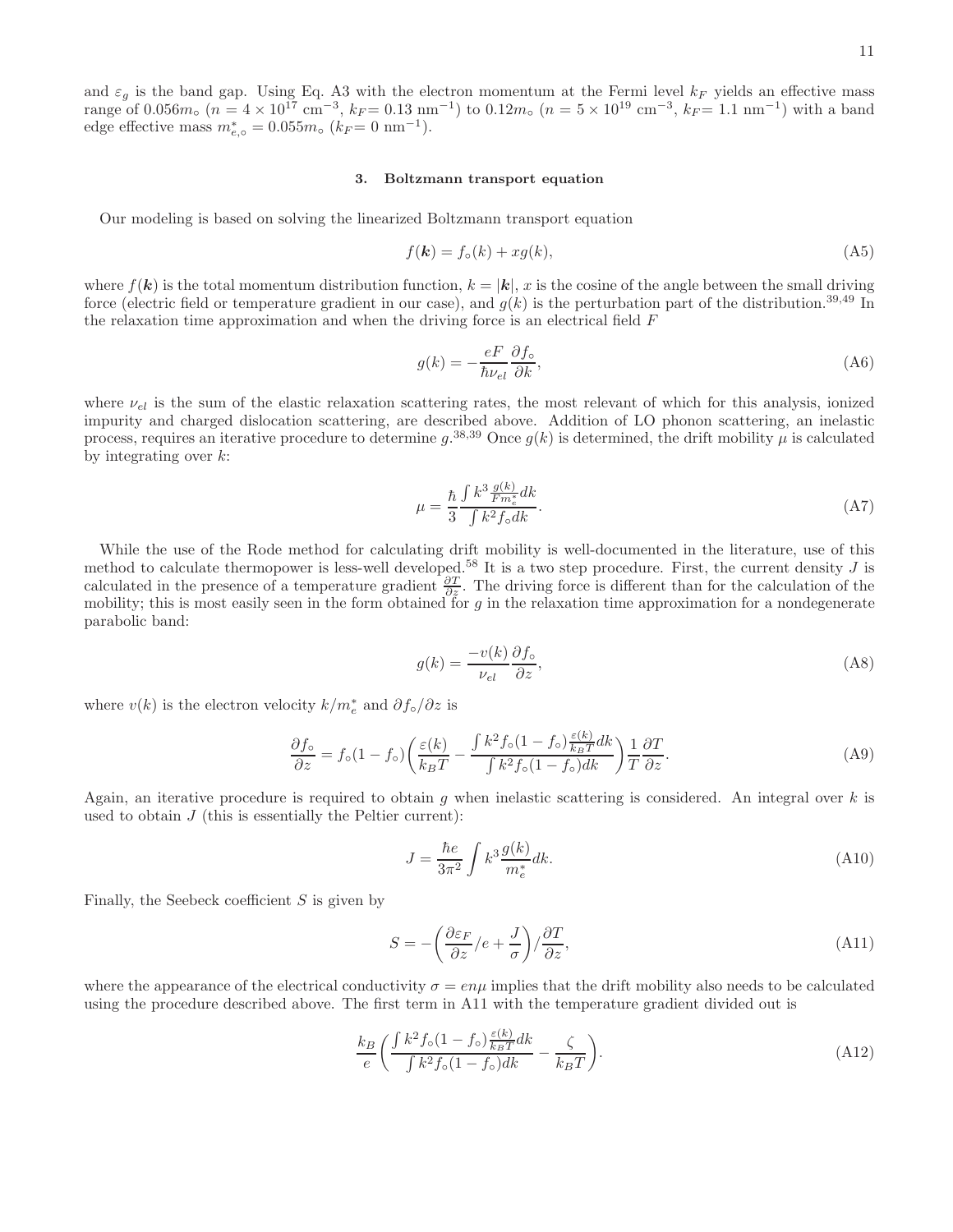- <sup>∗</sup> Corresponding author: JWAger@lbl.gov
- Walukiewicz, W., Ager III, J. W., Yu, K. M., Liliental-Weber, Z., Wu, J., Li, S. X., Jones, R. E., and Denlinger, J. D. *J. Phys. D: Appl. Phys.* 39(5), R83–R99 (2006).
- Goiran, M., Millot, M., Poumirol, J.-M., Gherasoiu, I., Walukiewicz, W., and Leotin, J. *Appl. Phys. Lett.* 96(5), 052117 (2010).
- Polyakov, V. M. and Schwierz, F. *Appl. Phys. Lett.* 88(3), 032101 (2006).
- Yarar, Z. *Phys. Status Solidi B* 244(10) (2007).
- Wu, J. *J. Appl. Phys.* 106, 011101 (2009).
- Bhuiyan, A. G., Hashimoto, A., and Yamamoto, A. *J. Appl. Phys.* 94(5), 2779–2808 (2003).
- Gallinat, C. S., Koblmüller, G., Brown, J. S., Bernardis, S., Speck, J. S., Chern, G. D., Readinger, E. D., Shen, H., and Wraback, M. *Appl. Phys. Lett.* 89, 032109 (2006).
- Gallinat, C. S., Koblm¨uller, G., and Speck, J. S. *Appl. Phys. Lett.* 95(2), 022103 (2009).
- Darakchieva, V., Lorenz, K., Barradas, N. P., Alves, E., Monemar, B., Schubert, M., Franco, N., Hsiao, C. L., Chen, L. C., Schaff, W. J., Tu, L. W., Yamaguchi, T., and Nanishi, Y. *Appl. Phys. Lett.* 96(8), 081907 (2010).
- Davis, E. A., Cox, S. F. J., Lichti, R. L., and Van de Walle, C. G. *Appl. Phys. Lett.* 82(4), 592–594 (2003).
- Janotti, A. and Van de Walle, C. G. *Appl. Phys. Lett.* 92, 032104 (2008).
- Piper, L. F. J., Veal, T. D., McConville, C. F., Lu, H., and Schaff, W. J. *Appl. Phys. Lett.* 88, 252109 (2006).
- Wang, X., Che, S. B., Ishitani, Y., and Yoshikawa, A. *Appl. Phys. Lett.* 90, 151901 (2007).
- Wang, H., Jiang, D. S., Wang, L. L., Sun, X., Liu, W. B., Zhao, D. G., Zhu, J. J., Liu, Z. S., Wang, Y. T., Zhang, S. M., and Yang, H. *J. Phys. D: Appl. Phys.* 41(13), 135403 (2008).
- Lu, C. J., Bendersky, L. A., Lu, H., and Schaff, W. J. *Appl. Phys. Lett.* 83(14), 2817–2819 (2003).
- Muto, D., Naoi, H., Araki, T., Kitagawa, S., Kurouchi, M., Na, H., and Nanishi, Y. *phys. stat. sol. (a)* 203(7) (2006).
- Lebedev, V., Cimalla, V., Pezoldt, J., Himmerlich, M., Krischok, S., Schaefer, J. A., Ambacher, O., Morales, F. M., Lozano, J. G., and Gonz´alez, D. *J. Appl. Phys.* 100(9), 094902 (2006).
- Akagi, T., Kosaka, K., Harui, S., Muto, D., Naoi, H., Araki, T., and Nanishi, Y. *J. Electron. Mater.* 37(5), 603–606 (2008).
- Look, D. C., Stutz, C. E., Molnar, R. J., Saarinen, K., and Liliental-Weber, Z. *Solid State Commun.* 117(10), 571–575 (2001).
- <sup>20</sup> Lebedev, V., Cimalla, V., Baumann, T., Ambacher, O., Morales, F. M., Lozano, J. G., and González., D. *J. Appl. Phys.* (9), 094903 (2006).
- Look, D. C. and Sizelove, J. R. *Phys. Rev. Lett.* 82(6), 1237–1240 (1999).
- <sup>22</sup> Cherns, D. and Jiao, C. G. *Phys. Rev. Lett.* **87**(20), 205504 Oct (2001).<br><sup>23</sup> Million E. Carthage D. Prijskpar, B. Scholz, E. Cruber, T. and Was
- <sup>23</sup> Müller, E., Gerthsen, D., Brückner, P., Scholz, F., Gruber, T., and Waag, A. *Phys. Rev. B* 73(24), 245316 (2006).
- Hansen, P. J., Strausser, Y. E., Erickson, A. N., Tarsa, E. J., Kozodoy, P., Brazel, E. G., Ibbetson, J. P., Mishra, U., Narayanamurti, V., DenBaars, S. P., and Speck, J. S. *Appl. Phys. Lett.* 72, 2247 (1998).
- Krtschil, A., Dadgar, A., and Krost, A. *Appl. Phys. Lett.* 82(14), 2263–2265 (2003).
- <sup>26</sup> Choi, H., Koh, E. K., Cho, Y. M., Jin, J., Byun, D., and Yoon, M. *Microelectron.* J. **36**(1), 25 28 (2005).
- <sup>27</sup> Ebert, P., Ivanova, L., Borisova, S., Eisele, H., Laubsch, A., and Dähne, M. *Appl. Phys. Lett.* **94**(6), 062104 (2009).<br><sup>28</sup> Lett. D. C. L., H. Schoff, W. J. Josinali, J. and Liliated Wahan, Z. Appl. Phys. Lett. **90**
- <sup>28</sup> Look, D. C., Lu, H., Schaff, W. J., Jasinski, J., and Liliental-Weber, Z. *Appl. Phys. Lett.* **80**, 258 (2002).
- Wang, K. A., Cao, Y., Simon, J., Zhang, J., Mintairov, A., Merz, J., Hall, D., Kosel, T., and Jena, D. *Appl. Phys. Lett.* (16), 162110 (2006).
- Yu, X.-G. and Liang, X.-G. *J. Appl. Phys.* 103(4), 043707 (2008).
- <sup>31</sup> Takei, Y. and Nakayama, T. *J. Cryst. Growth* **311**, 2767 (2009).
- <sup>32</sup> Lu, H., Schaff, W. J., Hwang, J., Wu, H., Yeo, W., Pharkya, A., and Eastman, L. F. *Appl. Phys. Lett.* **77**(16), 2548 (2000).<br><sup>33</sup> Lu, H., Schaff, W. J., Hwang, J., Wu, H., Keley, C., and Eastman, L. F. *Appl. Phys.*
- <sup>33</sup> Lu, H., Schaff, W. J., Hwang, J., Wu, H., Koley, G., and Eastman, L. F. *Appl. Phys. Lett.* **79**, 1489 (2001).<br><sup>34</sup> Callingt, C. S. Kohlmüller, C. Province J. S. and Speek, J. S. *J. Appl. Phys.* 192(6), 064007 (2007
- <sup>34</sup> Gallinat, C. S., Koblmüller, G., Brown, J. S., and Speck, J. S. *J. Appl. Phys.* **102**(6), 064907 (2007).<br><sup>35</sup> Koblmüller, C. Collinat, C. S., and Speck, J. S. *J. Appl. Phys.* **101**, 082516 (2007).
- Koblm¨uller, G., Gallinat, C. S., and Speck, J. S. *J. Appl. Phys.* 101, 083516 (2007).
- Ager III, J. W., Miller, N., Jones, R. E., Yu, K. M., Wu, J., Schaff, W. J., and Walukiewicz, W. *physica status solidi (b)* , 873–877 (2008).
- Miller, N. *Electrical and Electrothermal Transport Properties of n- and p-type InN*. PhD thesis, University of California Berkeley, (2010).
- <sup>38</sup> Rode, D. L. *Phys. Rev. B*  $2(4)$ , 1012–1024 Aug (1970).<br><sup>39</sup> Rode, D. L. In *Semiconductors and Semimetals Vol. 10*
- Rode, D. L. In *Semiconductors and Semimetals Vol. 10,* Willardson, R. K. and Beer, A. C., editors, 1–89. Academic Press, New York (1975).
- Wu, J., Walukiewicz, W., Shan, W., Yu, K. M., Ager III, J. W., Haller, E. E., Lu, H., and Schaff, W. J. *Phys. Rev. B* (20), 201403 (2002).
- Fu, S. P. and Chen, Y. F. *Appl. Phys. Lett.* 85(9), 1523–1525 (2004).
- Inushima, T., Fukui, K., Lu, H., and Schaff, W. J. *Appl. Phys. Lett.* 92, 171905 (2008).
- Kasic, A., Schubert, M., Saito, Y., Nanishi, Y., and Wagner, G. *Phys. Rev. B* 65(11), 115206 Feb (2002).
- Inushima, T., Higashiwaki, M., and Matsui, T. *Phys. Rev. B* 68(23), 235204 Dec (2003).
- Chang, Y.-M., Chu, H. W., Shen, C.-H., Chen, H.-Y., and Gwo, S. *Appl. Phys. Lett.* 90(7), 072111 (2007).
- Hsu, L., Jones, R. E., Li, S. X., Yu, K. M., and Walukiewicz, W. *J. Appl. Phys.* 102, 073705 (2007).